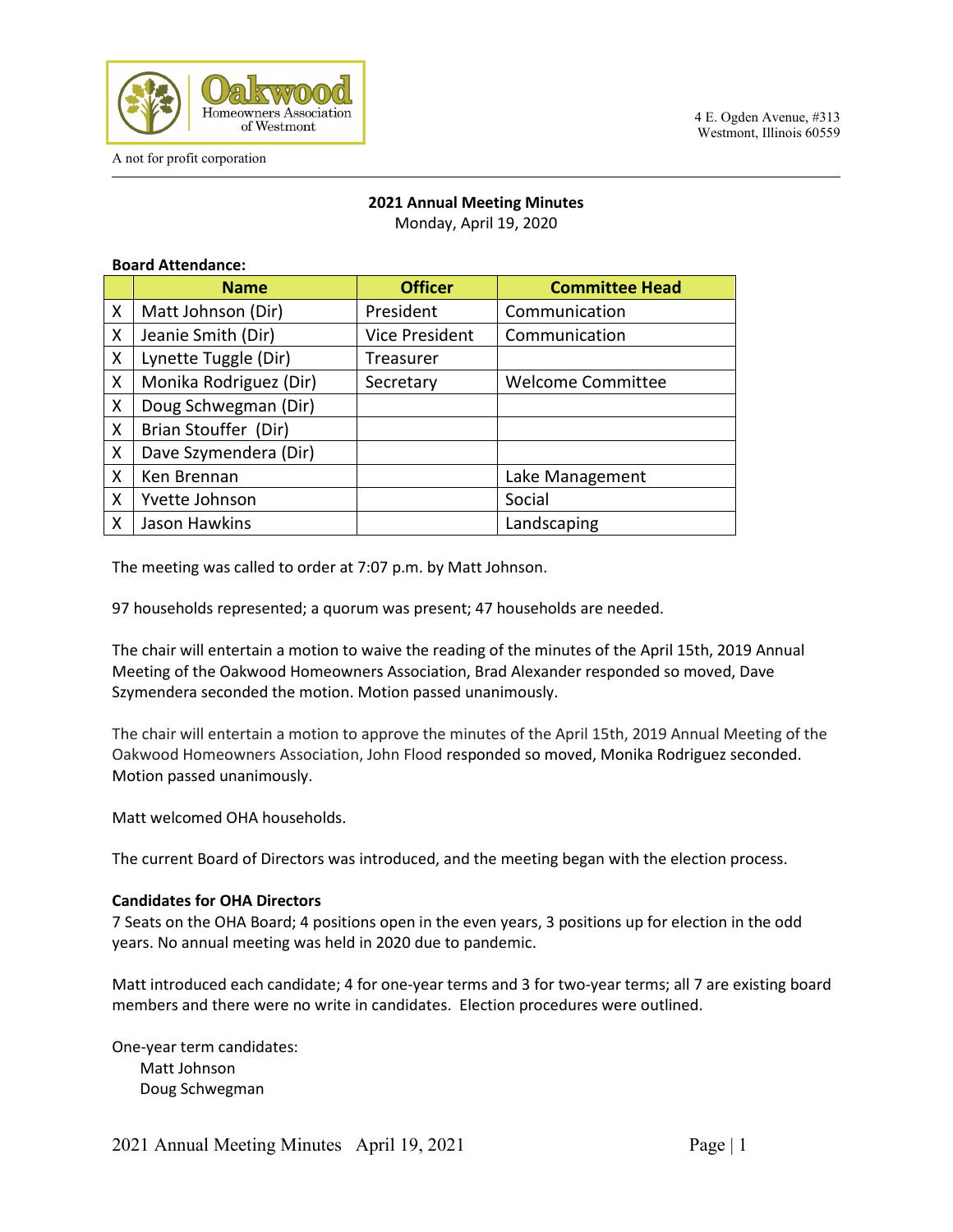

Jeanie Smith Brian Stouffer

Two-year term candidates: Monika Rodriguez Dave Szymendera Lynette Tuggle

Rules of the count were presented by Matt. DuPage County ballot example was given as an example.

Each homeowner was provided a ballot and able to select 4 one-year term candidates and 3 two-year term candidates. The ballots were collected, and the count was announced later in the meeting.

OHA members can observe the ballots being counted but cannot touched. All are scanned and homeowners have the right to view. Any questions send us an email.

Registration thank you to Jeanie and Jim Smith. Ballot counting thank you to Doug Schwegman and Dave Szymendera.

## **President's Report – Matt Johnson**

Matt welcomed new homeowners and families.

## 2019-2021

- Covid pandemic impact, may need to change governing documents in the future to account for unforeseen situations.
	- 2020 Annual Meeting was cancelled.
	- Monthly Board of Directors meetings were held via Zoom.
	- Social events including End of Summer BBQ, OAKtober Fest and Fishing Derby were cancelled. Easter and Halloween events were held but differently than years past.
- Gas lamp repair/ replacement initiative was coordinated.

## 2021-2022

- Relaunch Social Events
- New Oak Leaf contributors
- Eastern Shoreline work
- Goal to implement some automation before 2022

Matt outlined the meeting procedures to keep the meeting moving along.

## **Treasurer's Report – Lynette Tuggle**

- Total Expenditures: \$64,311
	- $\circ$  Lake Management 37% (\$24,072)
	- o Landscape 35% (\$22,559)

2021 Annual Meeting Minutes April 19, 2021 Page | 2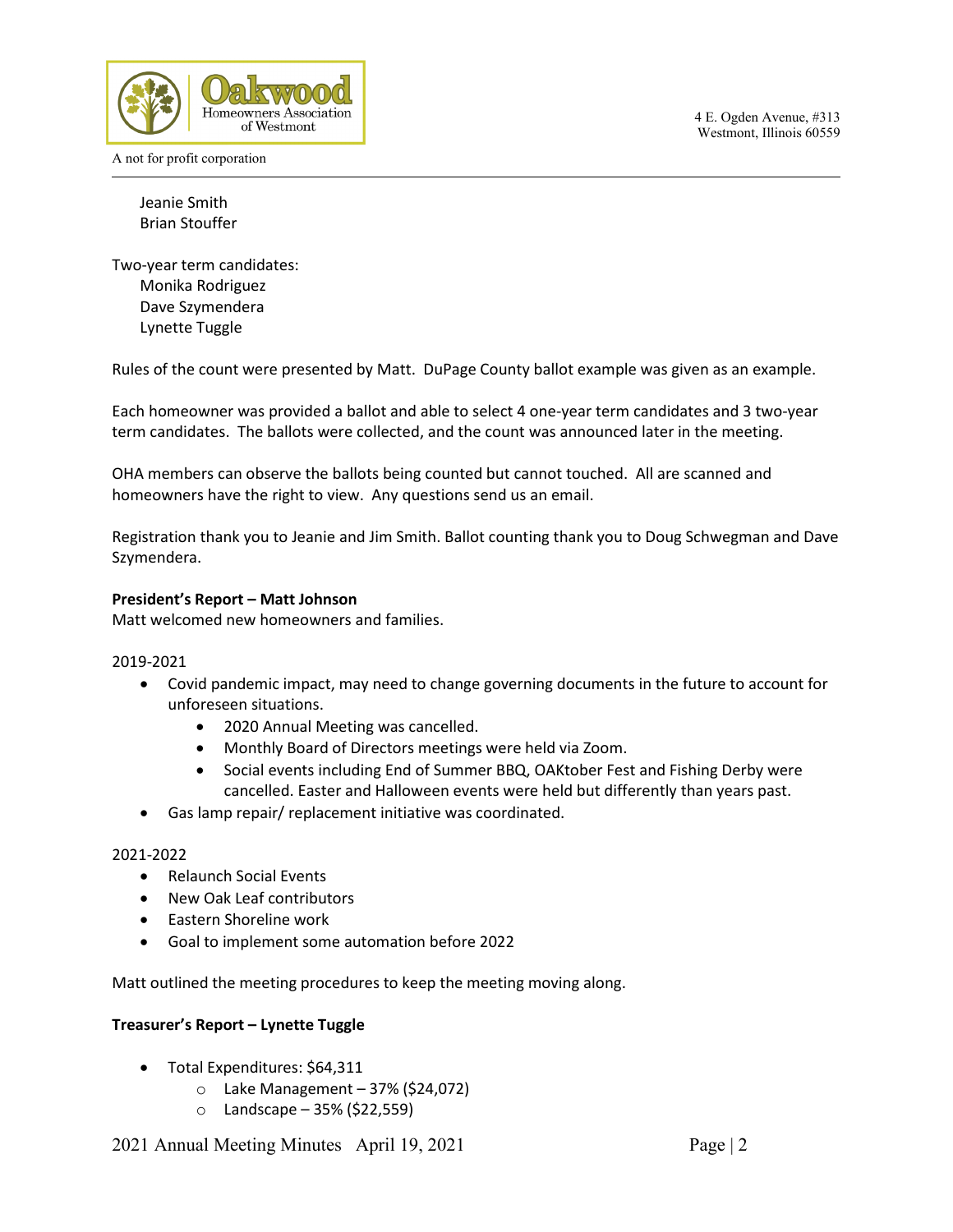

- $\circ$  Audit, Insurance, Legal 16% (\$10,053)
- $\circ$  Communication 7% (\$4,332)
- $\circ$  Administrative 3% (\$1,876)
- $\circ$  Social events 2% (\$1,417)
- Budget deficit of \$5,144
- Replacement fund holds \$106,784.
- Lynette outlined the 2020 budget and communicated there will be no increase to the annual dues amount due of \$126. Fourth year in a row of no increase.
- Frank Brady asked how many households were delinquent. 16 homes are delinquent; seven have liens placed on them because they have been delinquent for over 2 years.

# **Committee Reports**

# Lake Report – Ken Brennan

- Thank you to all the LMC volunteers.
- Lake Charles:
	- o Looking healthy, visibility is at 10' and oxygen is excellent.
	- o Continued stocking of largemouth bass.
	- o Algae treatments as required.
	- o No fishing license required, catch and release policy on lake.
- Eastern Shoreline:
	- o OHA qualified for DuPage County Water Quality Grant, second year in a row. Using bioengineering to protect the shoreline from erosion and improving water quality.
	- o Continued removal of evasive vegetation.
	- $\circ$  Added 8 samplings provided by the Village of Westmont, will be adding additional trees when budget allows.
- Volunteers always needed.
- Jessica Zebrauskas stated that the trail looks barren from removal of trees and saplings planted are small, so will take time to grow, there is a need for more mature trees. Matt stated that some of the trees removed near the shoreline were not on Oakwood property. Jessica Zebrauskas asked about possibly planting some pines on the berm and that some Oakwood residents may be interested in donating more mature trees, if services were available to plant the trees.
- Darlene Garay stated that the berm was not Oakwood property, so we could possibly not be allowed to plant trees on it.
- Denise Hayes states that dead, taller trees are great resting spots for bald eagles and other animals. If possible, do not remove the tall trees.
- Rima Brutus stated that Safeway Insurance uses a Northern Goshawk noise to scare away geese. Her husband has spoken to representatives from Safeway Insurance about the noise on several occasions and encourages other residents to do the same.

Communications Report – Matt Johnson

- Introduced Communication Committee.
- Oakleaf, quarterly newsletter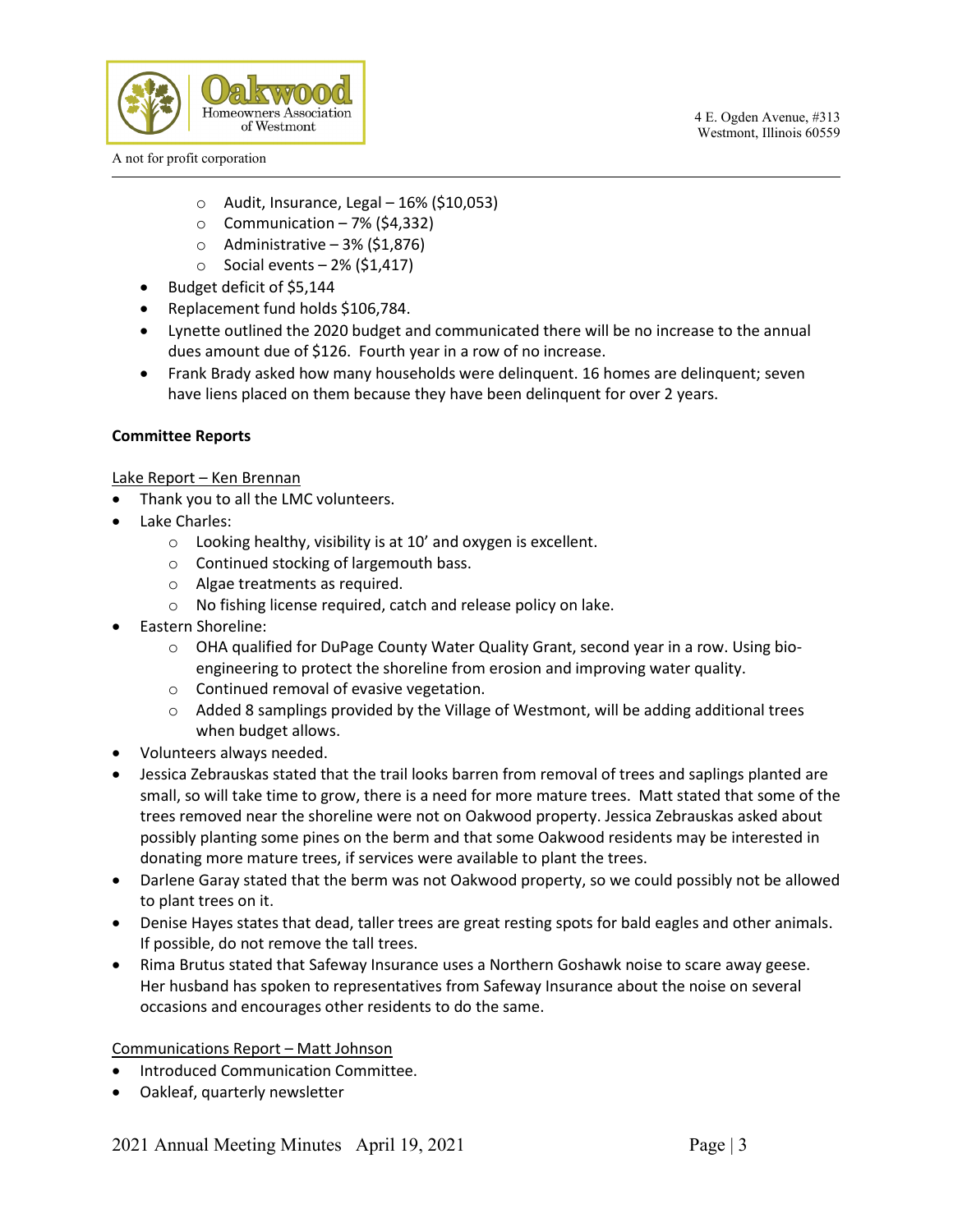



- 2020 Directory sent out, 2022 next issue
- Website  [www.oakwoodha.org](http://www.oakwoodha.org/)
- Email distribution list email us at [info@oakwoodha.org](mailto:info@oakwoodha.org)
- Nextdoor.com
- FB page facebook.com/OakwoodHomeownersAssociation
- Phone numbers for the board are published on the front page of the Oak Leaf
- Huge thank you to regular contributors:
	- Steve Nero Village Board updates
	- Dave Szymendera Market Outlook
	- Jenny Babyar Village Communications
	- Bob Fleck Westmont Park District
	- Committee Chairs and Members
	- Oakwood Residents
	- Advertisers large part of communication, please support Advertisers.

## Landscape Report – Jason Hawkins

- Manages landscape contracts and community communication for common area maintenance matters.
- Use TJs to maintain entrances, common areas of beach and cul-de-sacs.
- Flowers to be planted the second weekend of May at North and South entrances, volunteers are encouraged.
- Fertilizer at grass areas at beach and North entrances will be applied on Mother's Day weekend.
- There will be a beach cleanup prior to the Fishing Derby.
- Mulch will be added to the West of the beach because of the removal of buckthorn and junipers.
- Trach along Ogden will be picked up at the end of May.
- Thank you for all who pick up trash around Oakwood.
- Had a 2-year contract for Christmas lights, will be looking for three new bids and a new contractor to install lights in November.
- Volunteers needed.
- Denise Hayes asked if Jason could notify everyone when he needs help, possibly through Nextdoor.
- Rima Brutus stated she will help plant areas near her home.
- Matt Johnson noted that we will be reaching out to those that expressed interested in volunteering in the Directory again.
- Jessica Zebrauskas asked what was going on with electrical boxes. Jason Hawkins noted that if there is concern with electrical boxes, to contact the Village of Westmont.
- Will be asking Village of Westmont about painting transformer boxes.
- Volcano mulching is not good for trees, refrain from doing or allowing landscapers to do.

# Social Report – Yvette Johnson

- Easter Egg Hunt April 3rd Vicki O'Malley
- $13<sup>th</sup>$  Annual Fishing Derby June  $5<sup>th</sup>$  Brad Alexander
- OAKtober Fest September TBD Yvette Johnson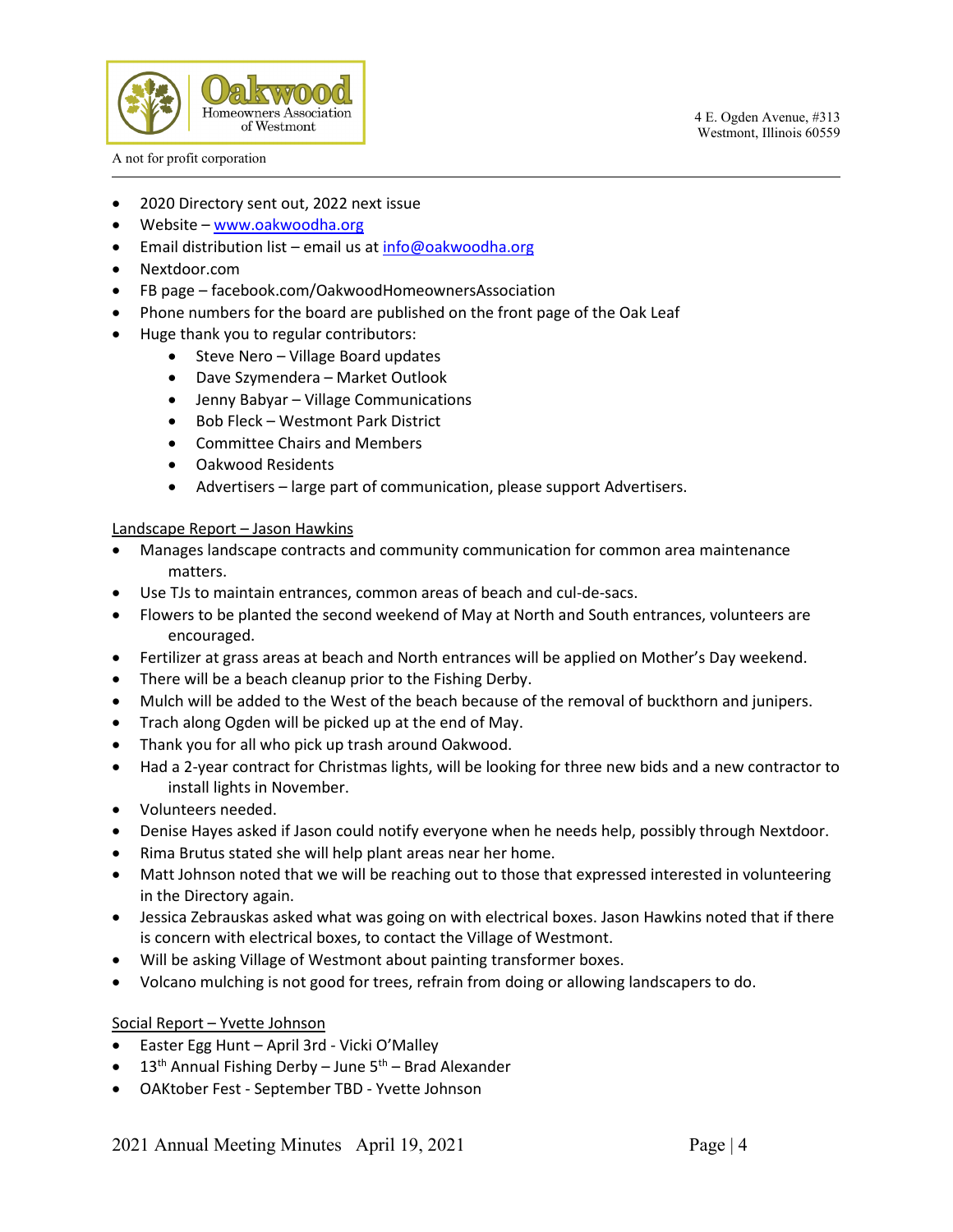

- Halloween Party date TBD Leslie Ott in 2020
- Would like a photographer to take pictures at all the events.

# Welcoming Committee – Monika Rodriguez

- Recognition of new homeowners.
- 14 Welcome packages distributed to new homeowners in 2020.
- Thank you to those who help welcome our new neighbors.
- Thank you to some of our advertisers for providing materials in Welcome Packages.
	- o Long Realty Maureen Sullivan
	- o Michelle's Cleaning Services
	- o Patti Nyien, NCTM Pian Lessons
	- o Platinum Partners Realtors Jon Rodriguez

# **New Business**

Laura Connelly stepped down in July 2020 after being on the OHA Board since 2011; Secretary 2011- 2018 and Vice President 2018-2020. She will be presented a service award.

# Election Results

The 4 candidates for one-year terms and 3 candidates for two-year terms with the highest vote count were elected to the Board. A total of 97 votes total were cast for both one-year and two-year terms.

Tally Numbers:

 One-year term: Matt Johnson - 97 Doug Schwegman - 97 Jeanie Smith - 96 Brian Stouffer - 96

Two-year term: Monika Rodriguez - 97 Dave Szymendera - 97 Lynette Tuggle - 97

# **Members Forum**

Neighborhood Watch – Carol Johnson

- Have started meeting and looking into starting a Neighborhood Watch Program in Oakwood.
- Marketing for the group has included Oak Lead article, Nextdoor and Facebook site.
- June 15<sup>th</sup>, meeting with Sgt. Weibler to discuss ask questions of Westmont Police Department.
- Email address of group: [oakwoodneighborhoodwatch@gmail.com](mailto:oakwoodneighborhoodwatch@gmail.com)

Carol Johnson also mentioned again that volcano mulching is not good for trees, refrain from doing or allowing landscapers to do.

2021 Annual Meeting Minutes April 19, 2021 Page | 5